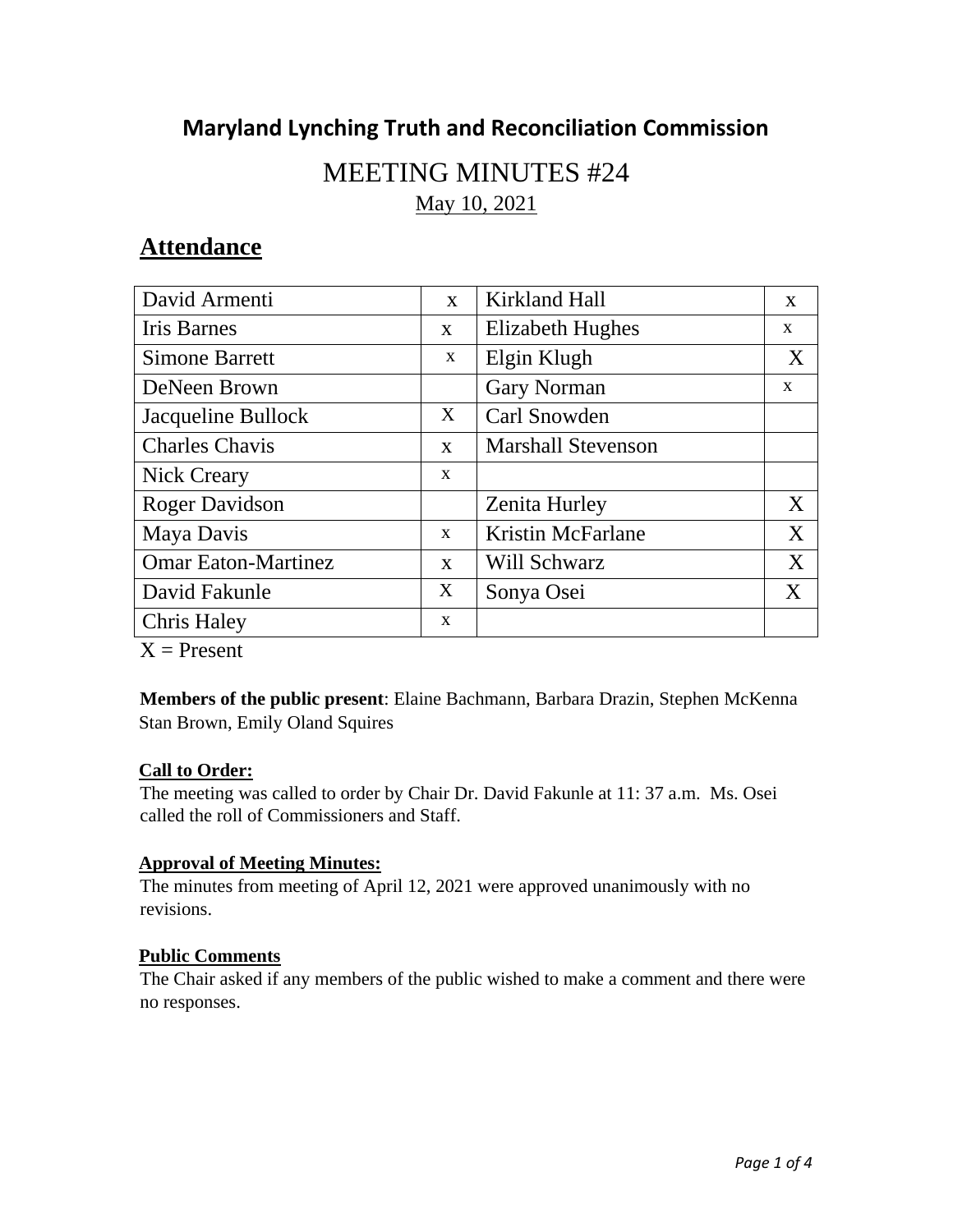#### **Sub-committee Reports**

#### **Logistics - Commissioner Maya Davis**

- meetings are held the  $3<sup>rd</sup>$  Wednesday of every month. The last Logistics subcommittee meeting was held April 21, 2021. Subcommittee
- the website. Commissioner Davis and Armenti will work on this initiative. The subcommittee discussed flushing out committee updates on the website. The goal is to identify what each committee needs and can be updated and posted to
- **Liaison task updates with coalitions** Commissioners are assigned to county coalition groups. What are we discussing when we meet? The goal is to draw out key points for discussion and have a plan for partnership
- Commissioner Armenti and Davis met with MD LTRC Legal representation to discuss position description for potential MD LTRC position. Commissioners Davis, Hughes, and Armenti will develop position description and share with the full commission.
- **Discussion:** Does registration need to happen for Reconciliation hearings? The first hearing is scheduled for Sept 11, 2021. Will this event be in-person or virtual? Please share any ideas and thoughts with Commissioner Davis.
- Mr. Schwarz has an updated document with all the adjusted hearing dates due to COVID-19 delays. The full Commission should go back and review. The hearings occur in the same order; dates have just been moved back.
- **Discussion:** Can all documents be housed in one location? Can this be stored externally?
- The subcommittee wants to prepare for the upcoming Allegany county hearing. The subcommittee would like to meet with other subcommittee chairs to plan and facilitate. Subcommittee will discuss further next meeting 5/19/2021

# **Research - Commissioner David Armenti**

- Case study of John Fields, lynching victim in Queen Anne's County, who is not included in the MLTRC list. Commissioner Armenti inquired if anyone had further information about the individual/case, including corroborative primary source material or contacts to reach out to in QA. A few commissioners offered feedback, including Will Schwarz as Fields had been acknowledged by the MD Lynching Memorial Project.
- It was determined that more research and primary corroboration (from the 1860s) would be needed before including John Fields on the official commission record, then create a case study page on the website. Commissioner Armenti is pursuing leads in this area.
- A discussion of the involvement of the Ku Klux Klan, or any other formal white supremacist organizations, in lynchings that took place in Maryland occurred. Based on various media reports there has been suggestion that KKK members may have been directly involved. Commissioner Chavis confirmed that there was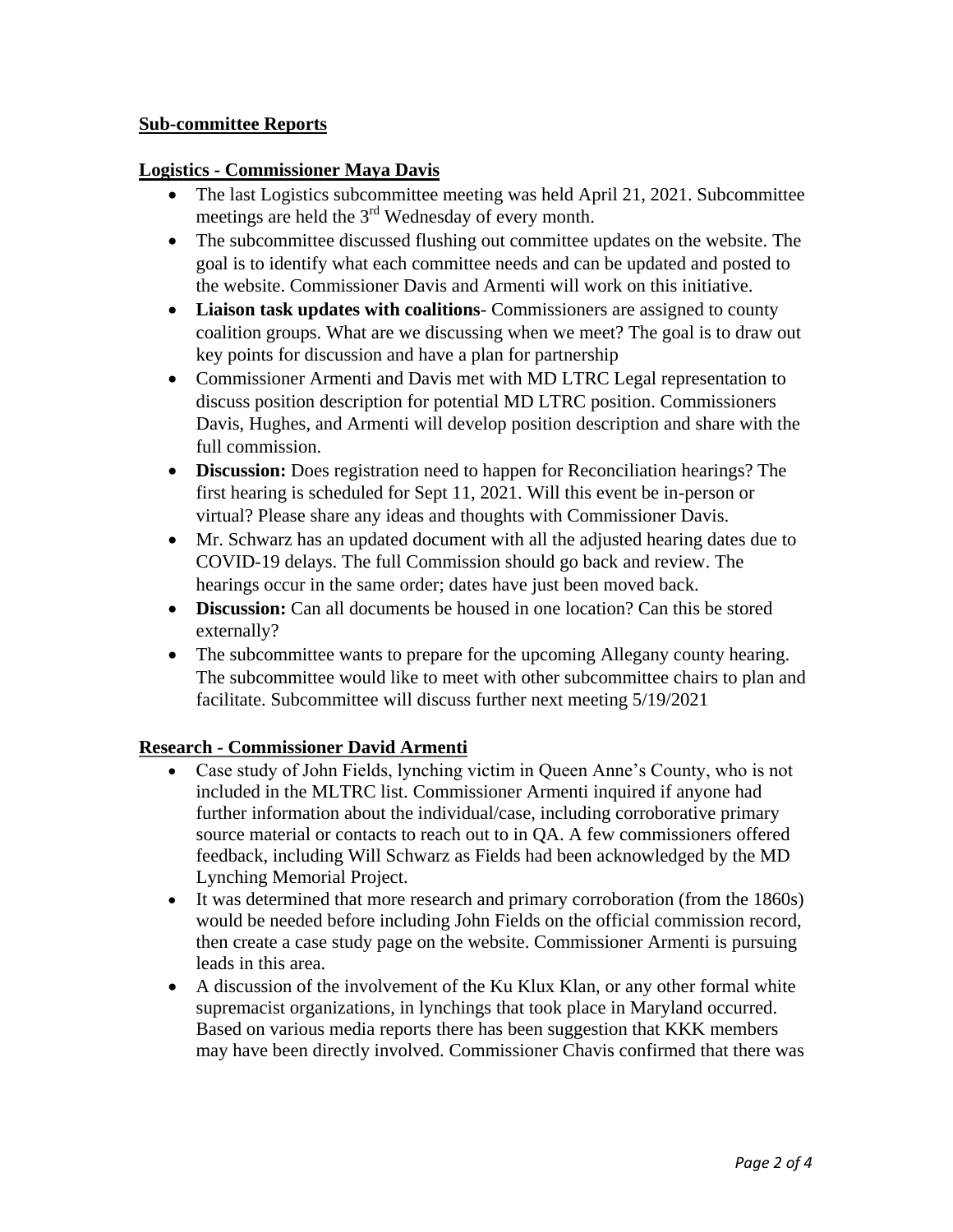evidence of such involvement and that there was a significant presence in the state.

 Will Schwarz supported that statement, and offered to share related research. It was decided that where appropriate case studies on the commission website should explicitly acknowledge KKK or other organizational involvement in violence, but that these must be corroborated by primary source evidence. Other complicit entities (i.e law enforcement agencies) are to be similarly acknowledged.

# **Reconciliation – Commissioner Charles Chavis**

- The Reconciliation subcommittee has no immediate updates at this time.
- The subcommittee is discussing and wants to ensure that MD LTRC has reconciliation in place and mental health resources available before asking those to come and share their stories and testimonies in hearings and interviews.

# **New Business**

- Howard Cooper Memorialization- old Howard county location. This was a wellattended event. Governor Hogan 34 out of 44 of those wrongfully accused and lynched have been pardoned.
- Mr. Schwarz will post link in chat. 14+ coalitions working on this concern that heightened the governors work on this effort. Without the commonality of purpose of goals, it would not have been as important of a goal.
- <https://mdlynchingmemorial.networkforgood.com/events/29270-a-just-reckoning>A Just Reckoning: Transitional Justice and Lynching in Maryland
- Chair Fakunle- Since the Governor has now enhanced the Commission's effort, the Commissions liaison should contact the Governor's office so they can inform Maryland State Police of the MD LTRC public meeting. I would hope the trust issue would be less with MSP or it should be.

# **Announcements**

- area. Event occurring after following ceremony Garfield king and Mathew Williams. Commissioner Chavis has been working to host this event. announces-memorial-unveiling-event • There is an upcoming event for Salisbury Memorial Lynching taskforce 5/22/2021. 12 p.m. Peninsula Memorial Hospital to Mathew Williams lynching [https://salisbury.md/05/05/2021/salisbury-lynching-memorial-task-force-](https://salisbury.md/05/05/2021/salisbury-lynching-memorial-task-force-announces-memorial-unveiling-event)
- Lillie Carroll Jackson Civil Rights Museum in partnership with the Reginald F. Lewis Museum and the Maryland Lynching Memorial Project will be hosting a Film Discussion: 'Tulsa: The Fire and the Forgotten' Documentary Film commemorating the 100th anniversary of the Tulsa Race Massacre on Thursday, June 3 at 6-7:30 pm. Panelist will include our own commissioners DeNeen Brown, who is in the documentary and Charles Chavis. The film debuts on May